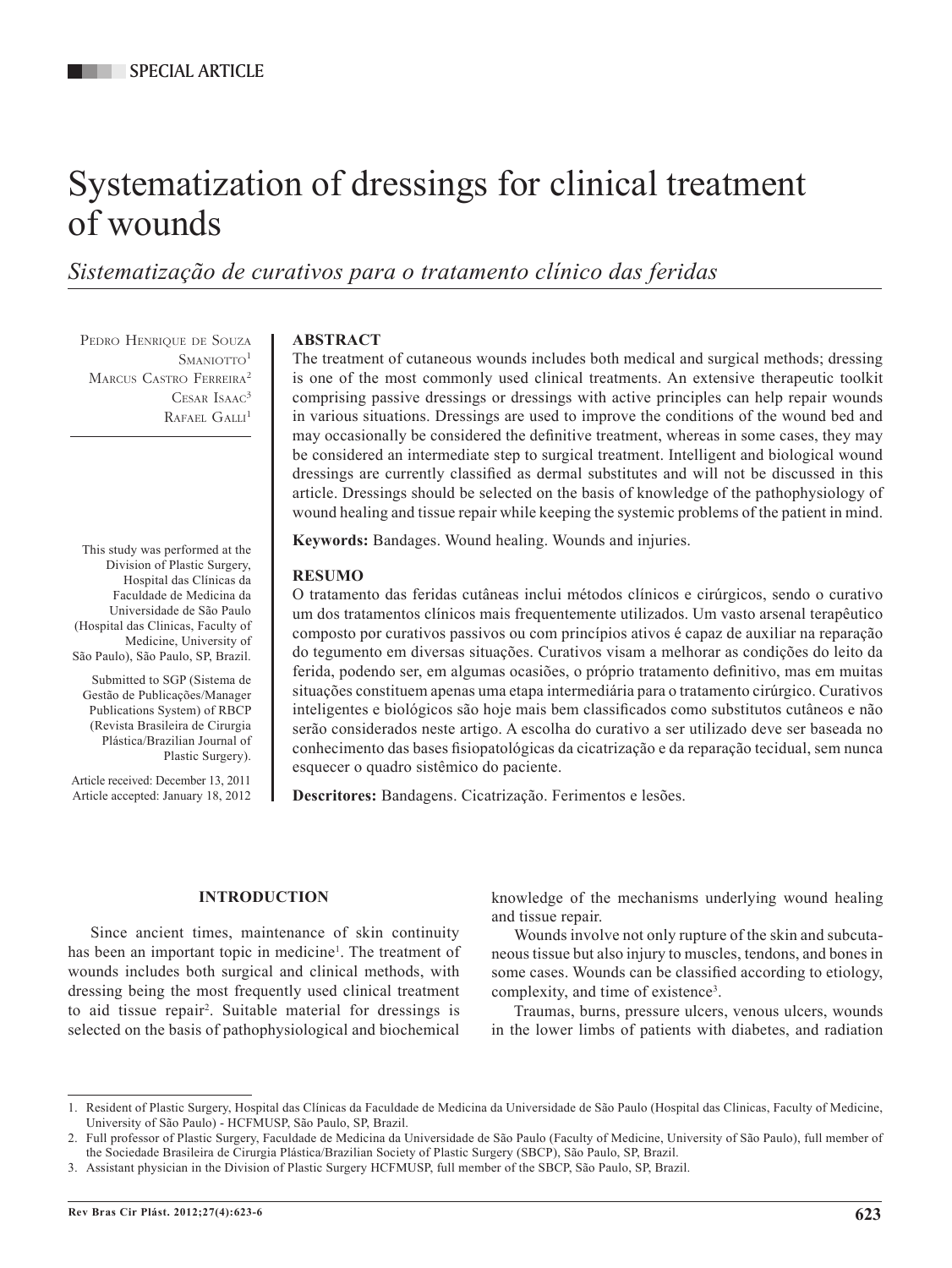therapy wounds are examples of some of the wounds encountered in clinical practice.

In terms of complexity, a simple wound is defined as one that resolves spontaneously following the 3 main stages of physiological healing: inflammation, cell proliferation, and tissue remodeling4 . Lesions that affect large and/or deep areas require special treatment for resolution and their natural course of progression has to be amended; these wounds represent a threat to the viability of a member. Recurring wounds that reopen or require more elaborate treatment are referred to as complex wounds<sup>5</sup>.

Ferreira et al.<sup>5</sup> defined criteria to classify the complexity of a wound: (I) extensive and profound loss of integument; (II) presence of local infection; (III) impairment of tissue viability with necrosis; and (IV) association with systemic diseases that hinder the physiological process of tissue repair.

Dressings or bandages are therapeutic methods that involve cleaning and the application of material to a wound for protection, absorption, and drainage in order to improve the conditions of the wound bed and assist its resolution. In some situations, dressings can be considered the definitive treatment, whereas they are only an intermediate step for surgical treatment in others<sup>6</sup>.

Many dressing materials are currently available for different stages of wound management, including cleaning, debridement, reduction of bacterial population, exudate control, granulation stimulation, and protection of re-epithelialization.

Fan et al.<sup>7</sup> suggest that dressings should be classified as passive dressings, dressings with active principles, intelligent wound dressings, and biological dressings. Table 1 lists the types of dressings as described in the literature.

According to clinical experience in the Outpatient Center, Surgical Wards, and Division of Plastic Surgery of the Hospital das Clínicas da Faculdade de Medicina da Universidade de São Paulo (Hospital das Clinicas, Faculty of Medicine, University of São Paulo) - HCFMUSP, we consider it more appropriate to differentiate dressings (passive dressings and those with active principles) from synthetic or biosynthetic dermal substitutes. In the present work, we will only discuss passive dressings and ones with active principles and not dermal substitutes.

#### **METHODs**

The criteria for the selection of the type of dressing to be used in the Division of Plastic Surgery, HCFMUSP are shown in Table 2.

## **RESULTS**

Table 3 presents the systematization proposed in our service, listing products along with their composition, action mechanisms, indications, and disadvantages.

| <b>Table 1</b> – Classification of different dressing materials<br>proposed by Fan et al. <sup>7</sup> |                        |  |  |
|--------------------------------------------------------------------------------------------------------|------------------------|--|--|
| Passive dressings                                                                                      | Non-adhesive dressings |  |  |
|                                                                                                        | Transparent film       |  |  |
|                                                                                                        | Foam (polymer)         |  |  |
|                                                                                                        | Hydrocolloid           |  |  |
|                                                                                                        | Hydrogel               |  |  |
| Active dressings                                                                                       | Alginate               |  |  |
|                                                                                                        | Activated charcoal     |  |  |
|                                                                                                        | Silver plated          |  |  |
| Intelligent dressings                                                                                  | Collagen matrix        |  |  |
|                                                                                                        | Cellulose matrix       |  |  |
| Biological dressings                                                                                   | Biological dressings   |  |  |
|                                                                                                        |                        |  |  |

**Table 2** – Criteria for the selection of dressings used in the Plastic Surgery Service, HCFMUSP.

| Promote faster wound repair       |
|-----------------------------------|
| Decrease infection/colonization   |
| Protect against dirt and bacteria |
| Absence from work                 |
| Need for more staff               |
| Increased number of exchanges     |
| Patient comfort                   |
| Less pain                         |
| More agile exchanges              |
| Attractive appearance, odor free  |
| Lower cost                        |
|                                   |

#### **DISCUSSION**

In wounds that do not heal normally, the physiological tissue-repair process is not coordinated properly by signal molecules (i.e., TGF-β, PDGF, IGF-1, VEGF, and FGF), and the biochemical mechanisms mediated by cytokines (i.e., TNF- $\alpha$ , IL-1, and INF- $\gamma$ ) are ineffective<sup>8</sup>. In such cases, the tissue repair process is not completed properly; therefore, the integrity of the integument is not re-established.

Acute wounds are wounds that resolve within 3 weeks. Some authors advocate that the wound should be considered chronic only after 3 or 4 months of non-resolution<sup>9</sup>. Considering the more modern treatments for wounds, the previous definition does not seem reasonable. Therefore, we believe wounds that fail to resolve after 3 weeks should be classified as chronic.

In the treatment of the wounds, dressings can be classified as those used to cover the wound (i.e., bandages) or those that carry any active principal to the bed of the wound.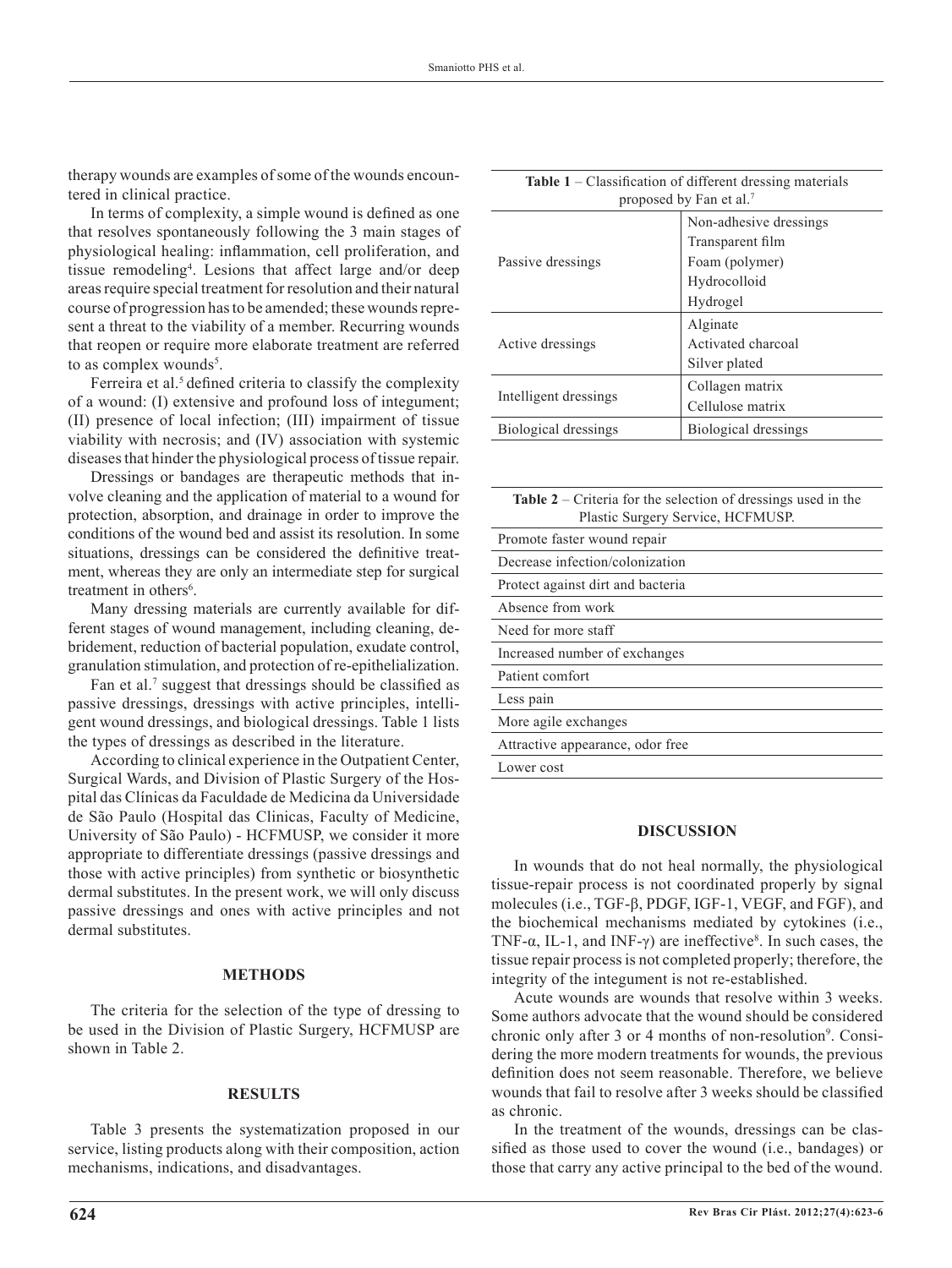| action mechanism, indications, and disadvantages of their use. |                                                                                                                             |                                                                                                                                       |                                                                                                       |                                                                                                                  |  |  |
|----------------------------------------------------------------|-----------------------------------------------------------------------------------------------------------------------------|---------------------------------------------------------------------------------------------------------------------------------------|-------------------------------------------------------------------------------------------------------|------------------------------------------------------------------------------------------------------------------|--|--|
|                                                                | Composition                                                                                                                 | <b>Mechanism of action</b>                                                                                                            | <b>Indications</b>                                                                                    | <b>Disadvantages</b>                                                                                             |  |  |
| Non-adhesive dressing                                          | Cellulose acetate fabric<br>and/or rayon fabric<br>impregnated with<br>petrolatum                                           | Promote humid<br>conditions                                                                                                           | Partial burns, donors<br>and recipients of grafts<br>and lacerations                                  | Should not be used in<br>cases of infection<br>and exudate; requires<br>frequent exchanges                       |  |  |
| Non-adhesive dressing<br>with silicone                         | Polyamide fabric<br>with silicone                                                                                           | Free flow of exudate<br>and non traumatic<br>removal; provides humid<br>conditions, allows fewer<br>dressing changes                  | Partial burns, donor<br>and recipients of grafts<br>and lacerations                                   | Should not be used<br>in cases of infection<br>and exudate                                                       |  |  |
| Transparent film                                               | Polyurethane polymer,<br>with acrylic adhesive in<br>one of the sides                                                       | Water- and<br>microorganism-proof<br>covering; maintains<br>humidity of the wound<br>bed; allows fewer<br>dressing changes            | Visualization of the<br>bed, superficial wounds<br>without exudate;<br>graft donor sites              | Not to be used in the<br>presence of infection and<br>large amounts of exudate                                   |  |  |
| Polymeric foam with or<br>without silver                       | Silicone and<br>polyurethane matrix<br>with or without silver                                                               | Absorption with<br>thermal insulation;<br>bacteriostatic action of<br>the silver; allows<br>less-frequent wound<br>dressing exchanges | Exuding wounds, deep<br>ulcers with residual<br>chronic bacterial<br>colonization after<br>skin graft | Should not be used on dry<br>and simple wounds                                                                   |  |  |
| Hydrocolloid                                                   | Semipermeable<br>polyurethane polymer<br>(outer face) and<br>carboxymethylcellulose,<br>gelatin, and pectin<br>(inner face) | Absorbs small volume of<br>exudate, maintains humid<br>conditions                                                                     | Protection of bone<br>prominence and wounds<br>with partial lesion<br>of skin                         | Not to be used in the<br>presence of infection and<br>large amount of exudate;<br>requires frequent<br>exchanges |  |  |
| Hydrogel                                                       | Polyvinyl alcohol<br>polymer, polyacrylamide<br>and polyvinyl                                                               | Maintains a humid<br>environment, enabling<br>liquefaction of necrotic<br>material (autolytic<br>debridement)                         | Burns and wounds with<br>devitalized tissue                                                           | Not to be used in the<br>presence of infection<br>and exudate                                                    |  |  |
| Alginate of calcium                                            | Seaweed fibers<br>impregnated with<br>calcium                                                                               | Calcium induces<br>hemostasis; ability<br>to absorb exudates;<br>autolytic debridement                                                | Exuding opened<br>wounds, cavitations<br>and bleeding                                                 | Should not be used on dry<br>and simple wounds                                                                   |  |  |
| Activated charcoal<br>with silver                              | Activated carbon fiber<br>impregnated with<br>silver $0.15%$                                                                | Activated charcoal<br>adsorbs exudate and<br>reduces odor. Silver<br>serves as bacteriostatic                                         | Fetid, infected and<br>exudative wounds                                                               | Should not be used on dry<br>and simple wounds                                                                   |  |  |
| Mesh with silver                                               | Silver salts mesh                                                                                                           | Ionic silver causes<br>precipitation of proteins<br>acting in the cytoplasmic<br>membrane of bacteria<br>(bacteriostatic)             | Wound infected,<br>deep and extensive<br>burns                                                        | Should not be used<br>in patients with<br>hypersensitivity<br>to silver                                          |  |  |

**Table 3** – Standardization of different types of dressings used in our service, taking into account their chemical composition,

We classified intelligent or biological dressings as dermal substitutes, because their actions are more dependent on the replacement of the degraded dermis. This subject deserves an independent publication<sup>10</sup>.